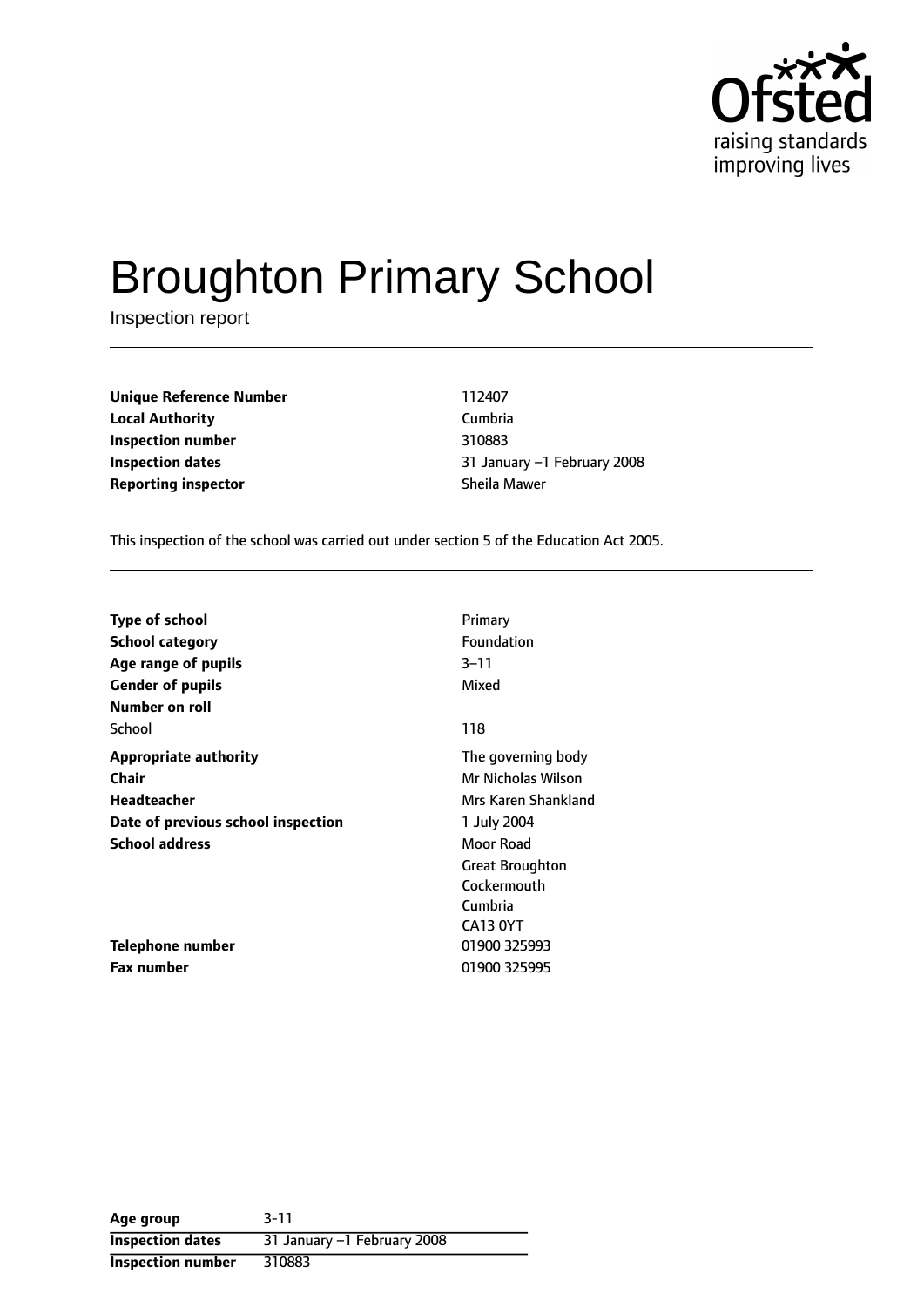.

© Crown copyright 2008

#### Website: www.ofsted.gov.uk

This document may be reproduced in whole or in part for non-commercial educational purposes, provided that the information quoted is reproduced without adaptation and the source and date of publication are stated.

Further copies of this report are obtainable from the school. Under the Education Act 2005, the school must provide a copy of this report free of charge to certain categories of people. A charge not exceeding the full cost of reproduction may be made for any other copies supplied.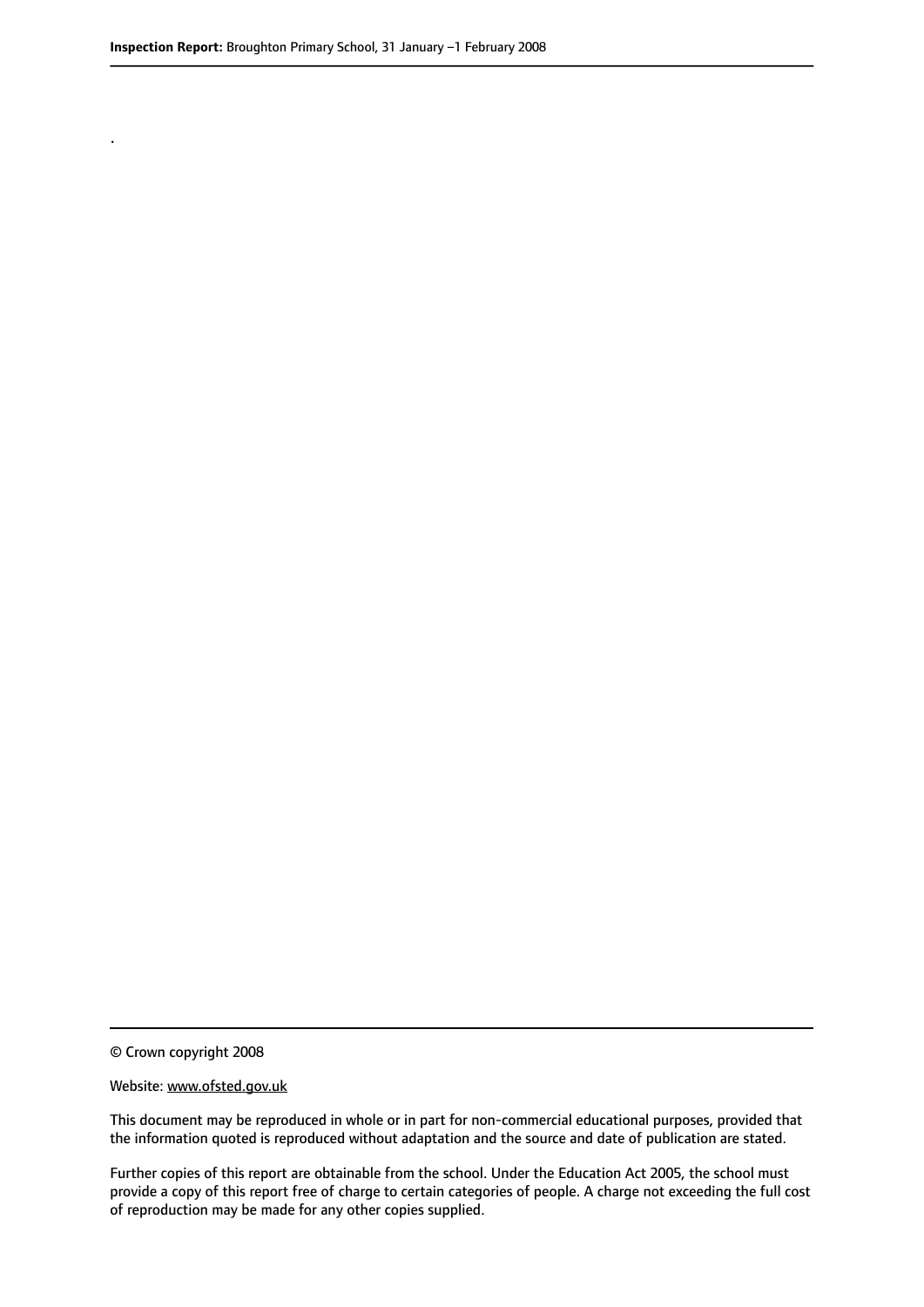# **Introduction**

The inspection was carried out by one Additional Inspector.

## **Description of the school**

This is a small rural school. Most pupils live in the two villages close to the school where socio-economic backgrounds are similar to the national picture. Numbers entitled to free school meals are below average. The proportion of pupils with learning difficulties and/or disabilities is broadly average, although the percentage of pupils with a statement of special educational needs is significantly above average. The vast majority of pupils are of White British heritage with a very small number from minority ethnic groups.

#### **Key for inspection grades**

| Grade 1 | Outstanding  |
|---------|--------------|
| Grade 2 | Good         |
| Grade 3 | Satisfactory |
| Grade 4 | Inadequate   |
|         |              |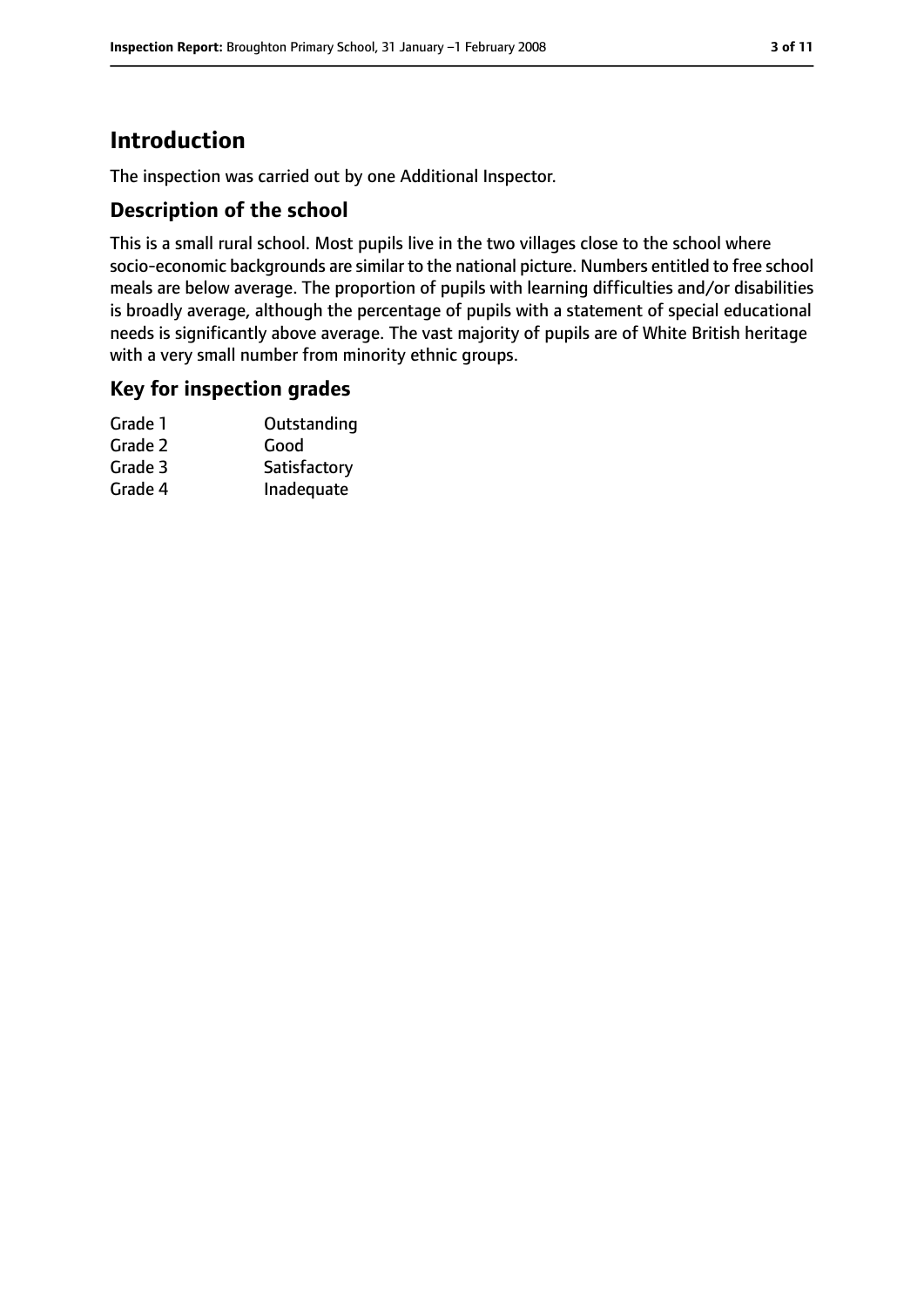# **Overall effectiveness of the school**

#### **Grade: 3**

Broughton is a satisfactory and improving school. Pupils' personal development, care and support are outstanding. Achievement is satisfactory and it is getting better as the staffing structure becomes more stable. Standards are broadly average by Year 6 and pupils are making satisfactory progress. The recent focus on 'big writing' is having a positive impact on standards in writing, which is the weakest aspect of pupils' achievement. Teaching is satisfactory, with examples of good teaching across the school. While there are strengths in the teaching, there has been less focus on providing challenging enough work for the more able pupils. This is slowly being addressed but there is still a legacy of underachievement for these pupils.

The school has developed strong partnerships with the local community through the good curriculum. The recent topic on the Victorians to celebrate the school's 125th anniversary gave pupils very good opportunities to meet up with governors and local people in a week of celebrations. Writing as well as information and communication technology (ICT) skills were promoted successfully during thistime. ICT istaught well across many subjects and pupils make good progress. There is an excellent programme of visits, visitors and clubs after school. Many tournaments and festivals are held with other schools.

One parent summed up well the outstanding personal development and the care and support pupils receive when she wrote that 'every child is valued and treated as an individual'. Parents are overwhelmingly supportive of the school and appreciate all that it does for their children. Although there are only small numbers of pupils with learning difficulties and/or disabilities they benefit particularly from this very caring ethos. Pupils are polite, they behave very well and are extremely caring and considerate to one another. They thrive on the good opportunities they are given to take extra responsibilities in lessons, at break-times and as members of the school council. Pupils love their lessons and say they feel very happy, safe, fit and healthy. By Year 6 they are mature and more than ready to move on to the next stage of their learning.

Within the satisfactory leadership and management, the headteacher provides clear direction for the school and is strongly committed to its improvement. She is well supported by an enthusiastic staff and hard working governors, who are fully involved in the life and work of the school. Together they have accurately identified most of the areas requiring improvement. Although there is a programme for monitoring the teaching and learning, there is not enough rigour in measuring the impact of improvements against the progress pupils are making.

# **Effectiveness of the Foundation Stage**

#### **Grade: 2**

Provision in the Foundation Stage is good and children achieve well. The Foundation Stage leader is a model of good practice. She trains staff well and this is leading to higher expectations for the children in their learning. Consequently, the teaching is good and children make good progress in all of the areas of learning. Having begun school with skills that are typical for their age, they mostly reach the goals expected of children of their age by the end of the Reception year. A few children exceed the goals especially in their personal development, and knowledge and understanding of the world. The numbers of children in the Nursery and Reception year are small and because staffing levels are generous, children are well supported. After they start school, children settle quickly in the Nursery, helped by the older Reception children who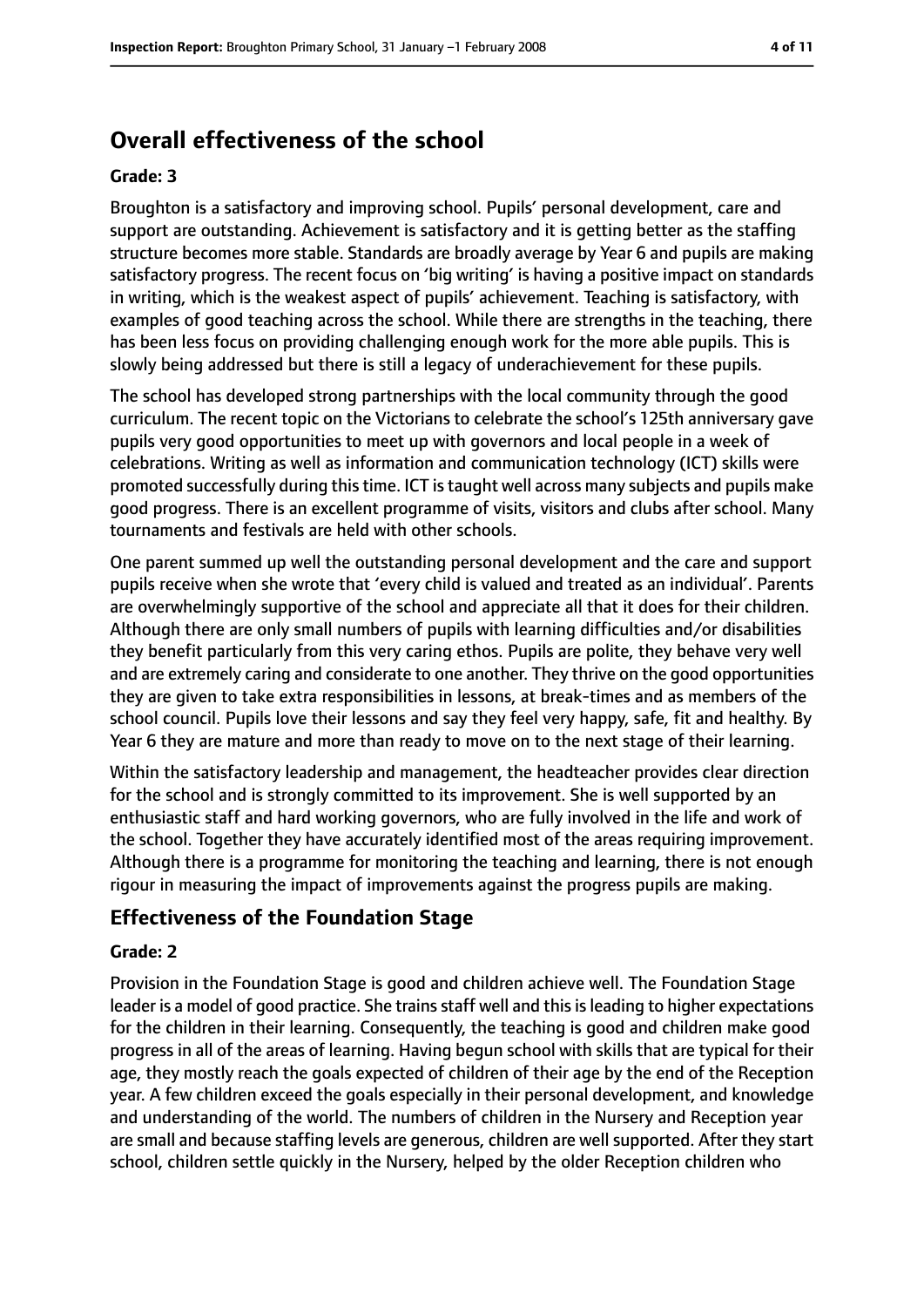introduce them to the routines, and respond well to its stimulating environment. Parents appreciate 'the very good start they are given to their learning'.

Children confidently choose their own activities, share equipment and work independently. The well resourced indoor and outdoor areas provide a wealth of opportunities for imaginative play and this is enriched further with visits and visitors. The focus this term on food is giving children a good understanding of healthy eating, through making and tasting foods such as fruity yoghurts. Most adults are skilled at extending the learning of the children during play sessions. For example, singing games are used to help them learn their letter sounds. In the morning sessions when the Reception children are taught on their own, there is a good focus on teaching the basic skills of language, literacy and number.

# **What the school should do to improve further**

- Raise standards in writing.
- Ensure that work and teachers' expectations fully challenge more able pupils.
- Ensure greater rigour in monitoring and evaluating the teaching and learning.

A small proportion of schools whose overall effectiveness is judged satisfactory but which have areas of underperformance will receive a monitoring visit by an Ofsted inspector before their next section 5 inspection.

# **Achievement and standards**

#### **Grade: 3**

Standards are broadly average by Year 6. Achievement is satisfactory, although children achieve well in the Foundation Stage. Through the rest of the school, pupils make satisfactory progress. Standards at the end of Year 2 are average. Over the past two years, the standards in national assessment tests attained by Year 6 have risen in mathematics and science. In English and specifically in writing, the standards are not high enough and were below average in 2007. The school has introduced a number of strategies to improve writing, including the 'big writing' initiative. Indications are that standards are beginning to rise. More able pupils are not doing as well as they can. In tests in 2007, the proportion reaching the higher Level 5 in all subjects was below average. Although the school is starting to address this underachievement, there is still more to do. Pupils with learning difficulties and/or disabilities make satisfactory progress towards their identified targets.

# **Personal development and well-being**

#### **Grade: 1**

Pupils' personal development, including their spiritual, moral, social and cultural development, is outstanding. Pupils thoroughly enjoy school and get on extremely well together. This is reflected in their good attendance and the high take-up of clubs after school. One pupil summed up the views of many when he said, 'Lessons are fun. The teachers make me smile and I'm happy because I'm always learning something new.' Pupils have very positive attitudes and relish the times when work is challenging and they can show initiative. Their behaviour is exemplary. They are proud of the 'golden rules' they have written about how to behave. They say there is hardly any bullying because everyone gets on well together. Relationships are excellent. Most notable is the way that older pupils support younger children in a safe and very supportive environment.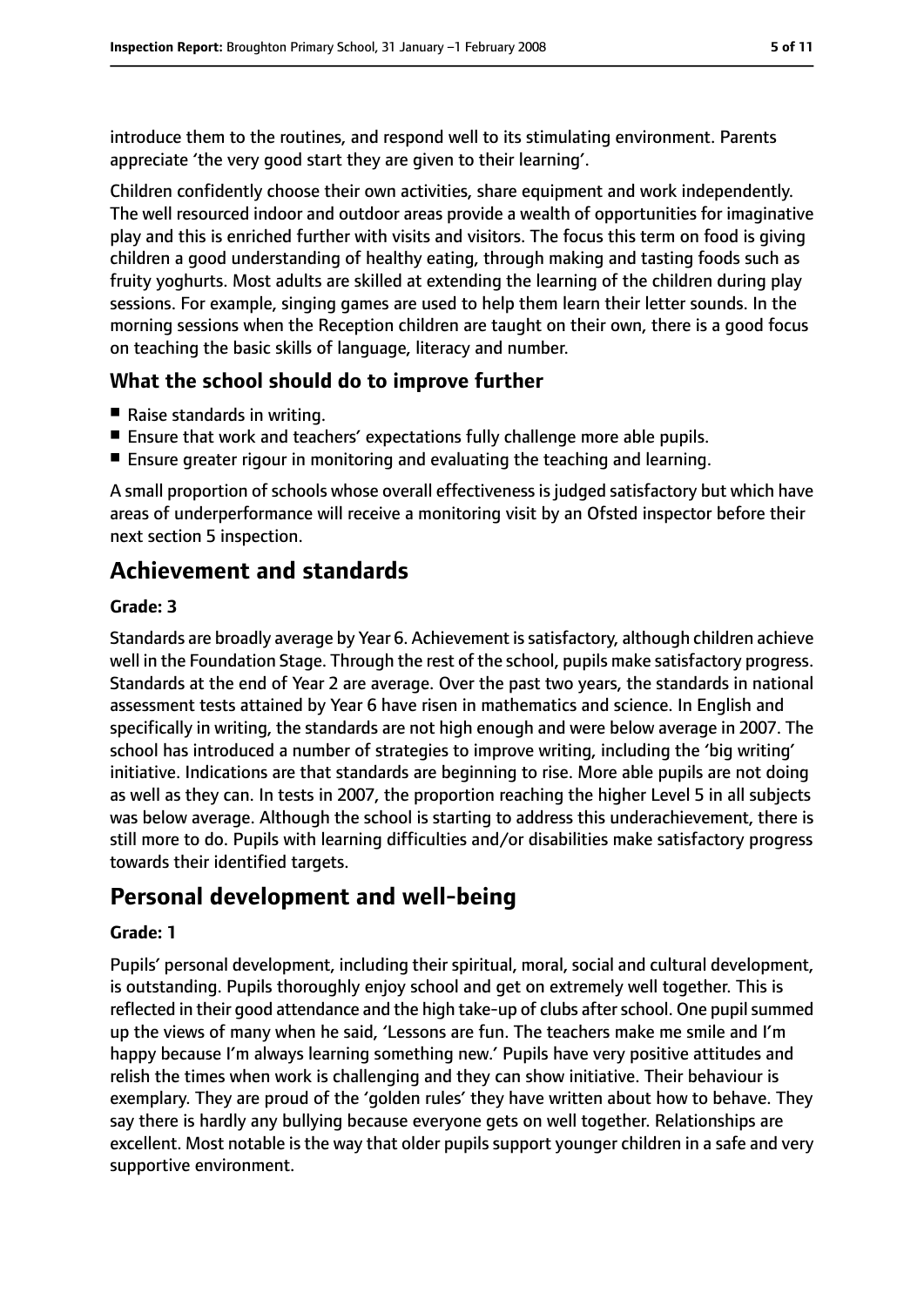Pupils are fully aware of the importance of eating sensibly and keeping fit. They appreciate being consulted over the choice of snacks and healthy school meals. Packed lunches reflect a very good understanding of a healthy diet. Pupils are skilled at taking on responsibilities in the community. Acting as monitors in the 'writing hut', pupils supervise literacy activities at break-times very responsibly. The school council is very active and propounds pupils' views strongly, for example when they plan games for 'pancake day'. The eco-club has developed close links with the village allotment society. Their excellent personal skills, along with sound

# **Quality of provision**

# **Teaching and learning**

#### **Grade: 3**

Teaching and learning are satisfactory. During the inspection, some good teaching was observed. Strong relationships with pupils create a positive atmosphere for learning. Pupils are encouraged to be involved in their learning when they share ideas together. In Year 6, this was effectively seen when pupils discussed their ideas on the value of homework. Teachers use ICT to make learning interesting and clarify more difficult ideas. Teaching assistants are skilled at making adaptations to resources to enable pupils with learning difficulties and/or disabilities to have equal opportunities in their learning and to reach their targets.

basic skills, enable them to be well prepared for the next stage of their learning.

While most teachers' planning is satisfactory, its quality in planning work for different ability groups is more variable. Expectations are not always high enough for more able pupils and consequently they do not achieve as well as they can. However, the 'big writing' initiative started a few months ago is beginning to challenge all pupils, as well as motivating them to write more creatively. Occasionally, teachers' questioning skills are not effective enough in helping pupils to think hard and answer with considered opinions. Marking is supportive and encouraging and clearly indicates how pupils can improve.

## **Curriculum and other activities**

#### **Grade: 2**

The good curriculum provides outstanding enrichment activities that enhance pupils' learning and personal development. There are good links between subjects and basic skills are being extended. While good provision is made for the gifted and talented pupils, the needs of more able pupils are not fully met.

The school provides an excellent programme of enrichment. There is a wealth of day and residential visits which help to broaden pupils' experiences. The Healthy Schools and Activemark awards acknowledge the school's successes in helping pupils to be healthy and fit. After-school clubs are extensive for such a small school and parents as well as staff willingly give their time to run them. The opportunity to learn French and Spanish gives pupils a good awareness of other cultures. Personal development is promoted well through a strong programme of support. Pupils have regular opportunities to engage with the community, for example by raising funds for charitable causes.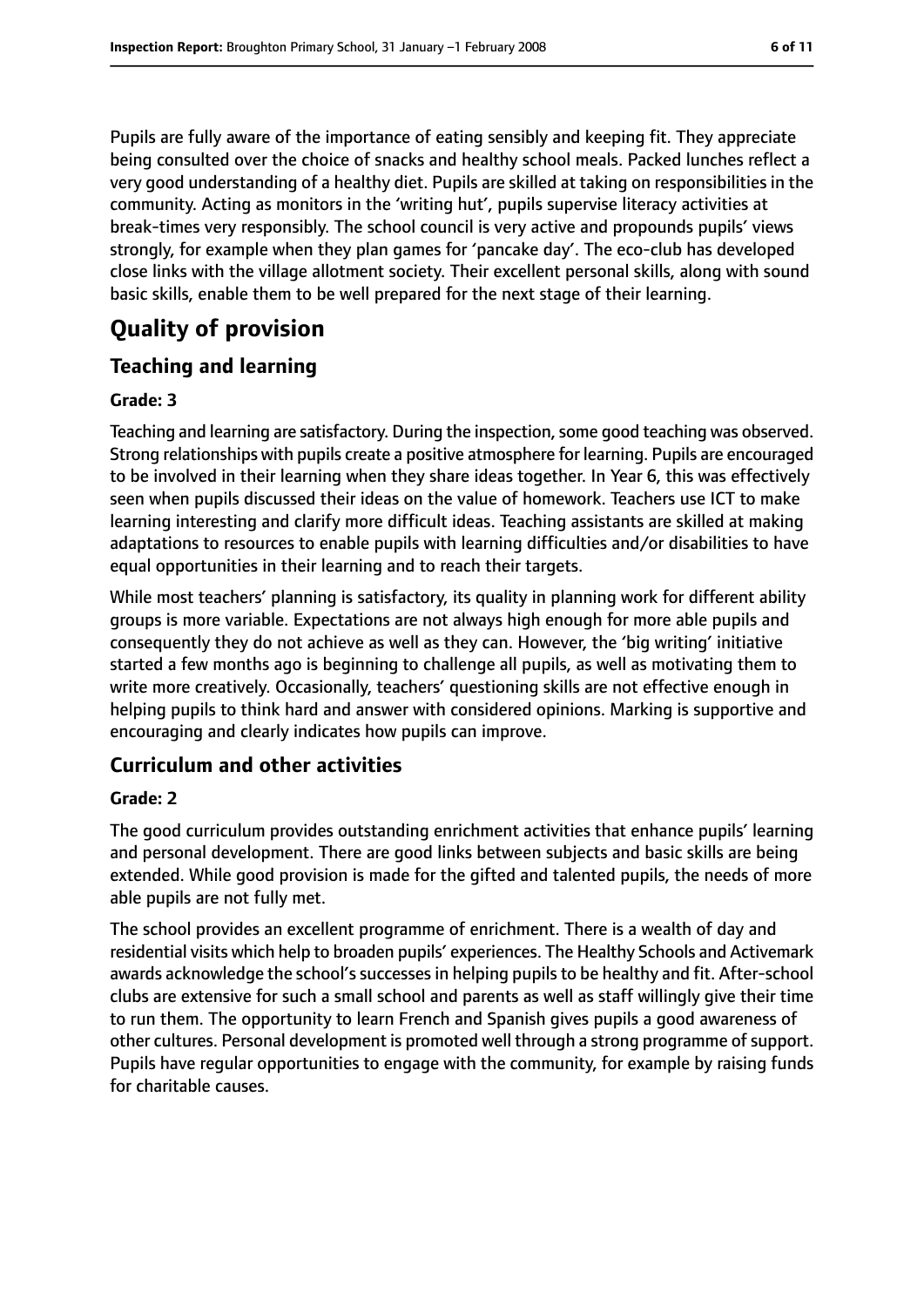## **Care, guidance and support**

#### **Grade: 2**

Care, support and guidance are good. This is an extremely caring school with a high level of commitment from staff in promoting pupils' well-being and safety. Staff show pupils great warmth and respect. Pupils in turn feel wholly safe and secure, knowing there is always someone there with whom they can share concerns. The school works closely with parents and children's services to provide good support for all pupils. Procedures for child protection and for safeguarding pupils meet government requirements. Particular attention is paid to risk assessments when planning the many visits made outside school.

The quality of academic guidance is satisfactory and developing well. Systems to monitor progress are used to identify pupils who need more help and this is leading to stronger progress. Targets are set in writing and progress is regularly reviewed. In Year 6, pupils often evaluate their own work; one pupil said, 'This helps us to reflect on how well we're doing and get better'. As yet there is no consistent approach to setting targets in reading and mathematics through the school.

# **Leadership and management**

#### **Grade: 3**

Leadership and management, including governance, are satisfactory. The school provides a very supportive environment where pupils thrive in their personal development. The headteacher is successful in creating a school that is valued by parents and the community. The legacy of high staff turnover in recent times has resulted in pupils' academic progress being satisfactory. Staffing is now stable and united in starting to address the weaknesses affecting progress. For example, there is a stronger focus on writing and satisfactory improvements have been made in addressing weaknesses from the last inspection. Targets for improvement are more challenging than before. Self-evaluation, whilst mostly accurate in identifying strengths and areas for improvement, has been overgenerous in some aspects of provision. The school is taking action to raise achievement. Leaders do not, however, give sufficient emphasis to the rate of progress different groups are making when they monitor and evaluate the teaching and learning. The governors are increasingly playing a key role in shaping the school's direction and holding it to account. Given the gradual improvements in raising standards and developing a stronger focus for writing, the capacity to improve is satisfactory. The school gives satisfactory value for money.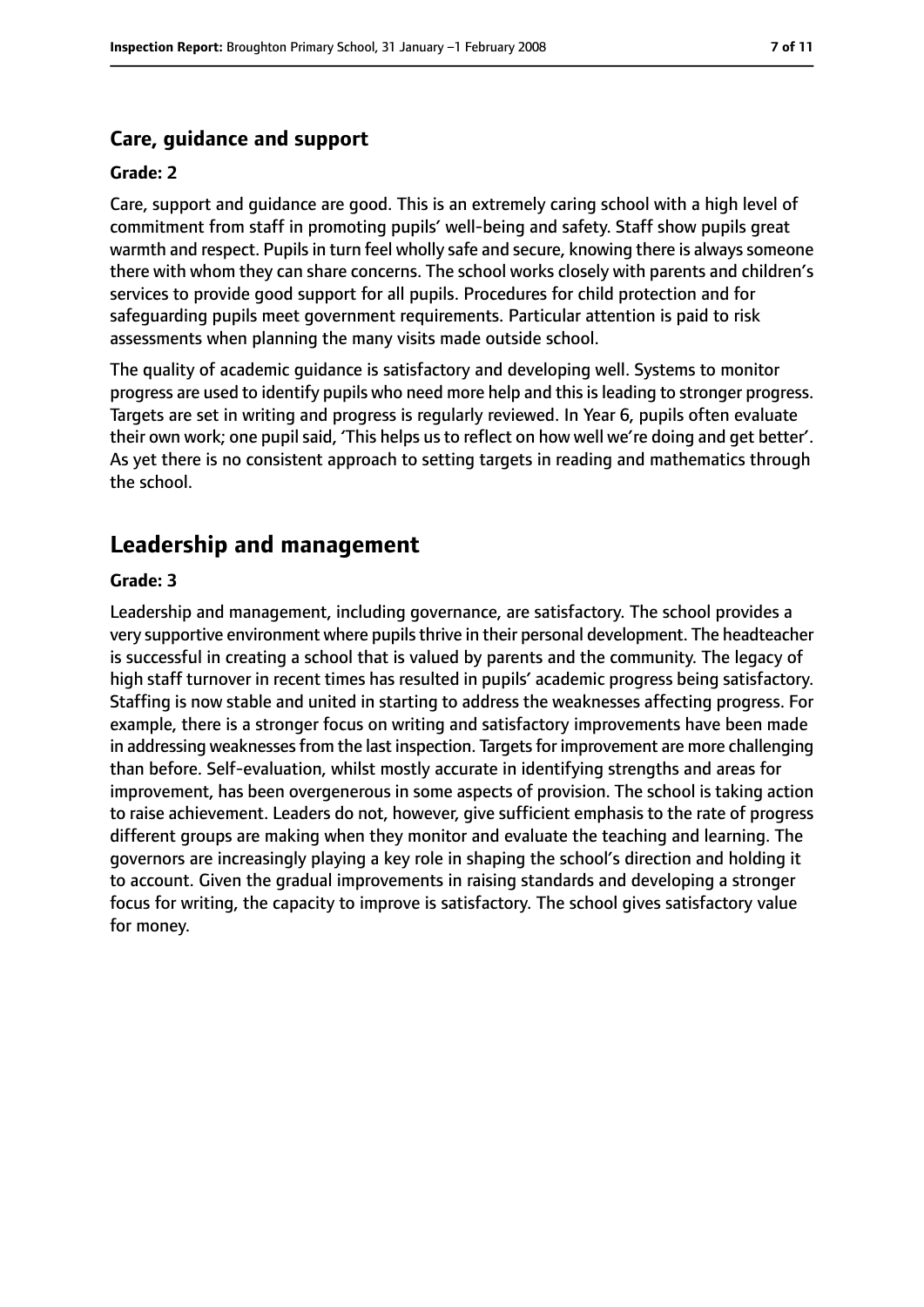**Any complaints about the inspection or the report should be made following the procedures set out in the guidance 'Complaints about school inspection', which is available from Ofsted's website: www.ofsted.gov.uk.**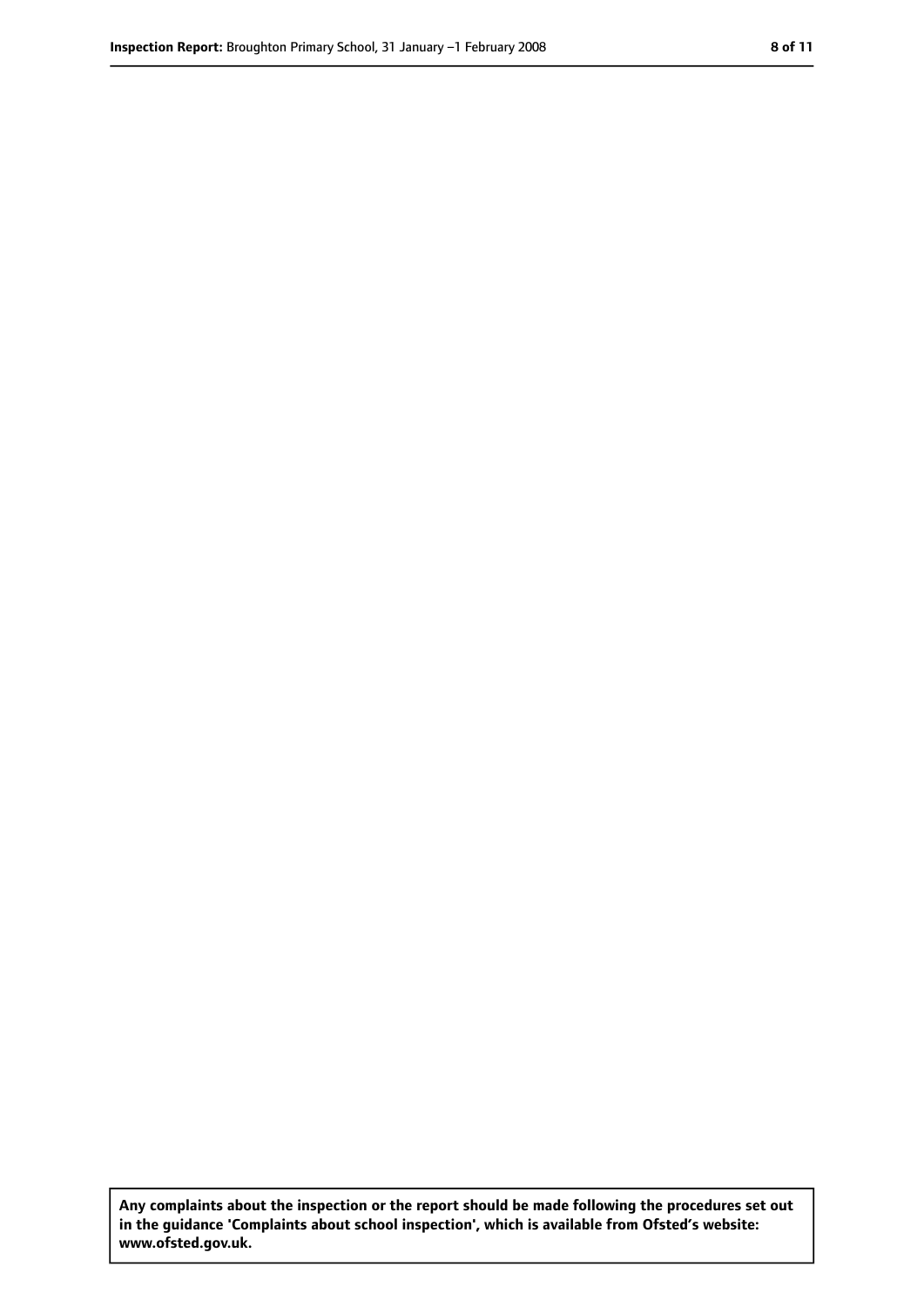# **Inspection judgements**

| $^{\backprime}$ Key to judgements: grade 1 is outstanding, grade 2 good, grade 3 satisfactory, and | School         |
|----------------------------------------------------------------------------------------------------|----------------|
| arade 4 inadeguate                                                                                 | <b>Overall</b> |

# **Overall effectiveness**

| How effective, efficient and inclusive is the provision of education, integrated<br>care and any extended services in meeting the needs of learners? |     |
|------------------------------------------------------------------------------------------------------------------------------------------------------|-----|
| Effective steps have been taken to promote improvement since the last<br>inspection                                                                  | Yes |
| How well does the school work in partnership with others to promote learners'<br>well-being?                                                         |     |
| The effectiveness of the Foundation Stage                                                                                                            |     |
| The capacity to make any necessary improvements                                                                                                      |     |

## **Achievement and standards**

| How well do learners achieve?                                                                               |  |
|-------------------------------------------------------------------------------------------------------------|--|
| The standards <sup>1</sup> reached by learners                                                              |  |
| How well learners make progress, taking account of any significant variations between<br>groups of learners |  |
| How well learners with learning difficulties and disabilities make progress                                 |  |

## **Personal development and well-being**

| How good is the overall personal development and well-being of the<br>learners?                                  |  |
|------------------------------------------------------------------------------------------------------------------|--|
| The extent of learners' spiritual, moral, social and cultural development                                        |  |
| The extent to which learners adopt healthy lifestyles                                                            |  |
| The extent to which learners adopt safe practices                                                                |  |
| How well learners enjoy their education                                                                          |  |
| The attendance of learners                                                                                       |  |
| The behaviour of learners                                                                                        |  |
| The extent to which learners make a positive contribution to the community                                       |  |
| How well learners develop workplace and other skills that will contribute to<br>their future economic well-being |  |

# **The quality of provision**

| How effective are teaching and learning in meeting the full range of the<br>learners' needs?          |  |
|-------------------------------------------------------------------------------------------------------|--|
| How well do the curriculum and other activities meet the range of needs<br>and interests of learners? |  |
| How well are learners cared for, guided and supported?                                                |  |

#### **Annex A**

 $^1$  Grade 1 - Exceptionally and consistently high; Grade 2 - Generally above average with none significantly below average; Grade 3 - Broadly average to below average; Grade 4 - Exceptionally low.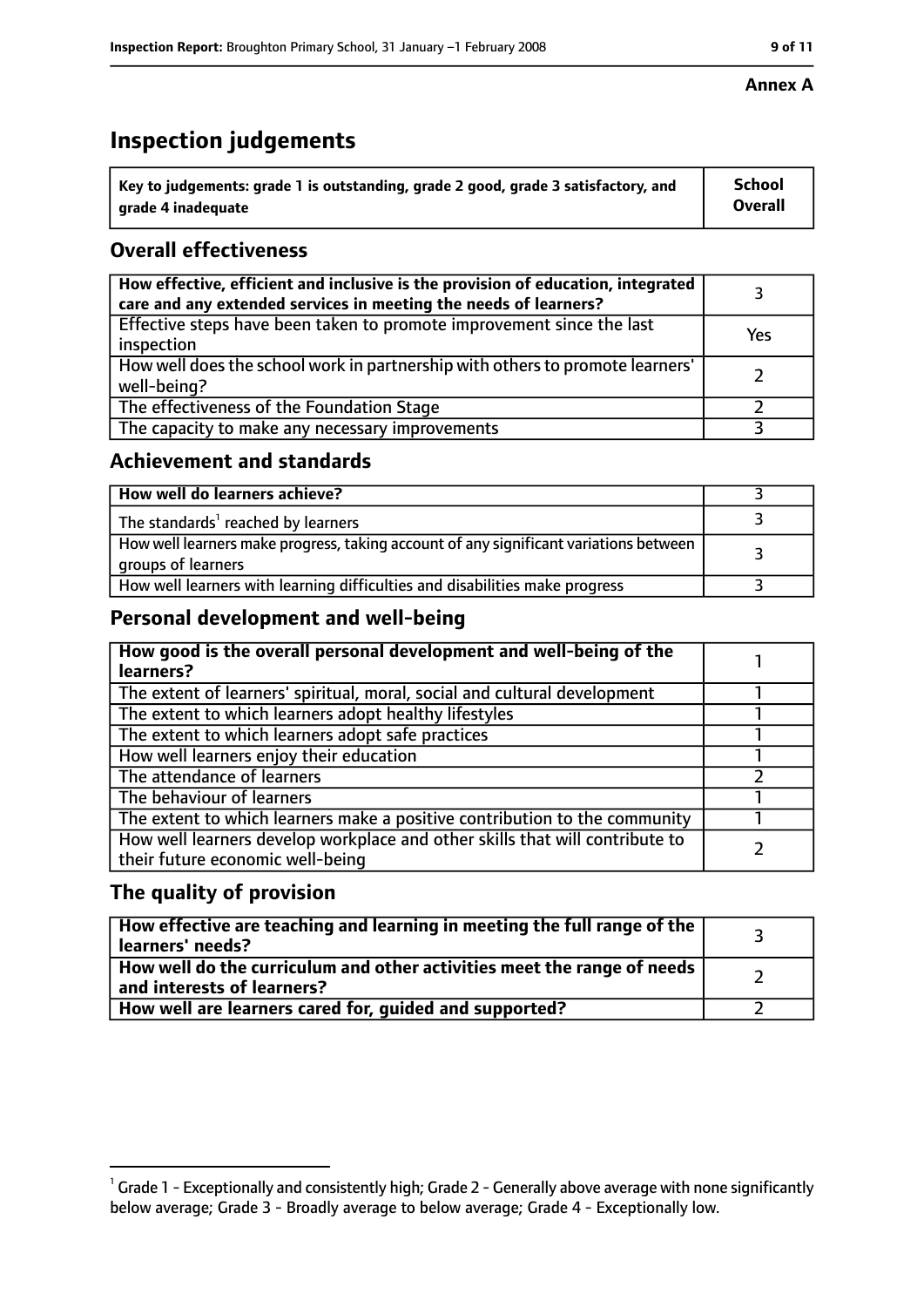#### **Annex A**

# **Leadership and management**

| How effective are leadership and management in raising achievement<br>and supporting all learners?                                              |     |
|-------------------------------------------------------------------------------------------------------------------------------------------------|-----|
| How effectively leaders and managers at all levels set clear direction leading<br>to improvement and promote high quality of care and education |     |
| How effectively leaders and managers use challenging targets to raise standards                                                                 | 3   |
| The effectiveness of the school's self-evaluation                                                                                               | 3   |
| How well equality of opportunity is promoted and discrimination tackled so<br>that all learners achieve as well as they can                     | 3   |
| How effectively and efficiently resources, including staff, are deployed to<br>achieve value for money                                          | 3   |
| The extent to which governors and other supervisory boards discharge their<br>responsibilities                                                  |     |
| Do procedures for safequarding learners meet current government<br>requirements?                                                                | Yes |
| Does this school require special measures?                                                                                                      | No  |
| Does this school require a notice to improve?                                                                                                   | No  |